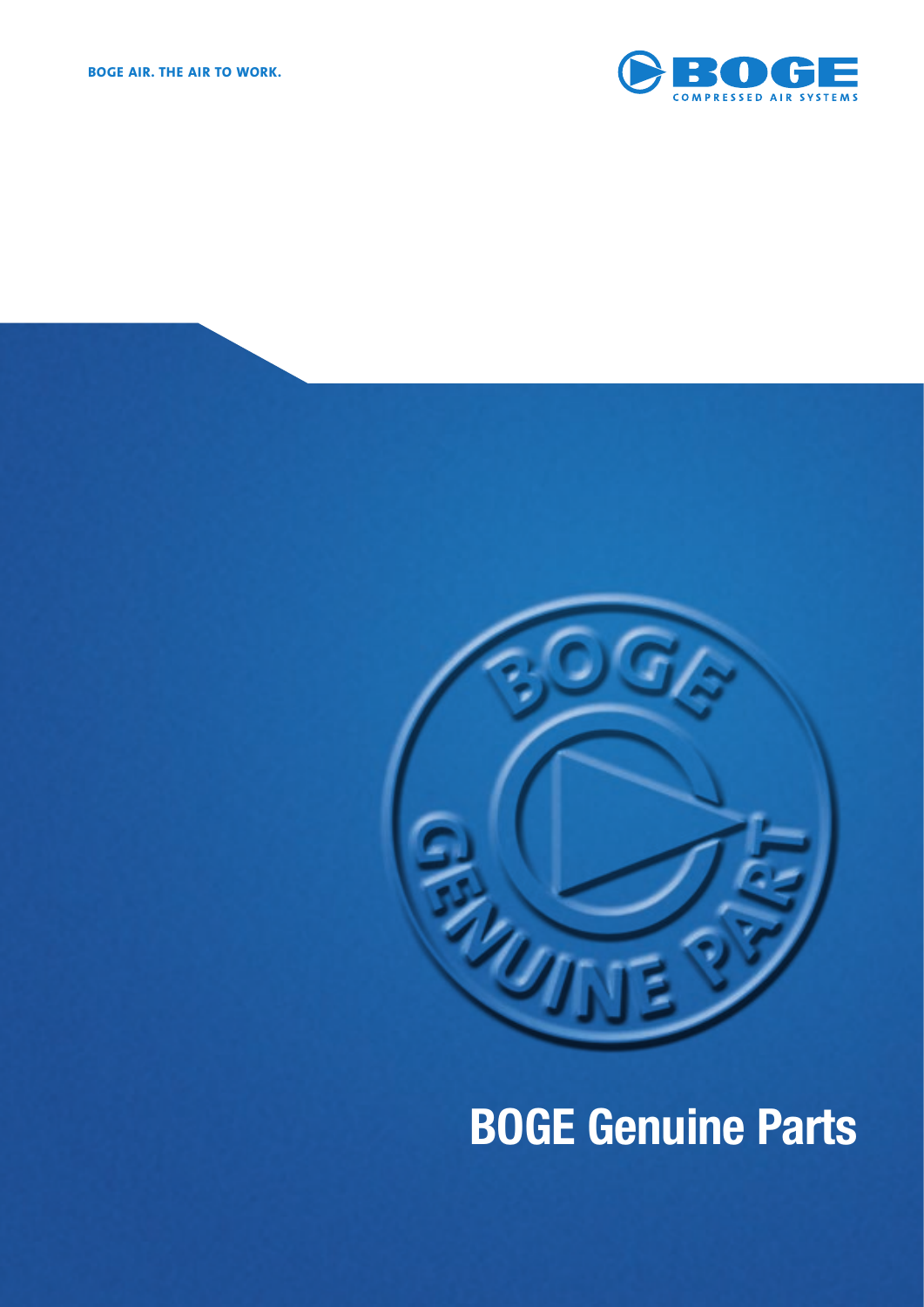# Long term protection for your compressed air system: **BOGE Genuine Parts.**



### **PREMIUM OIL FILTERS**

Failing to effectively filter out dust or dirt particles, which quickly contaminates lubricant, may result in premature wear on the compressor bearings or even in the total failure of the airend. BOGE oil filters are specifically made for our compressors. The use of a premium filter media assures the best protection resulting in a long service life.



#### **EFFICIENT SEPARATOR CARTRIDGES**

Separator cartridges are also of crucial importance to the overall performance of the compressor station. It is the right balance between a minor residual oil content and a low differential pressure that makes the BOGE separator cartridges outstandingly unique. Thanks to extensive testing we have also been able to determine the right combination of filter media and winding methods.



#### **POWERFUL AIR INTAKE FILTERS**

In order to keep compressed air quality high and contamination low, BOGE relies on high quality air intake filters that utilise the best filter media available. These filters are designed to allow the required suction air volume to flow freely into the compressor. This guarantees the best compressor performance from the outset.



# **MAINTENANCE MADE EASY**

The BOGE cair**pacs** contain all the necessary parts required for a service and are sold at very competitive prices. The cairpac 3000 comprises oil filter, oil separator, air intake cartridge, gaskets and wear & spare parts kits for the minimum pressure valve, and for the oil pressure controller. Additionally, the cair**pac** 9000 includes a V-belt and a wear & spare parts kit for the intake controller. It's as simple as that! The BOGE cair**pacs** makes servicing your compressor easy – instead of ordering individual parts you can simply order the appropriate cair**pac** and be certain that nothing is forgotten! And, because every single cairpac is specific to a particular compressor you can rely on a 100% perfect fit every time. All you need to do is select the appropriate BOGE lubricant and all your aftercare needs will be met.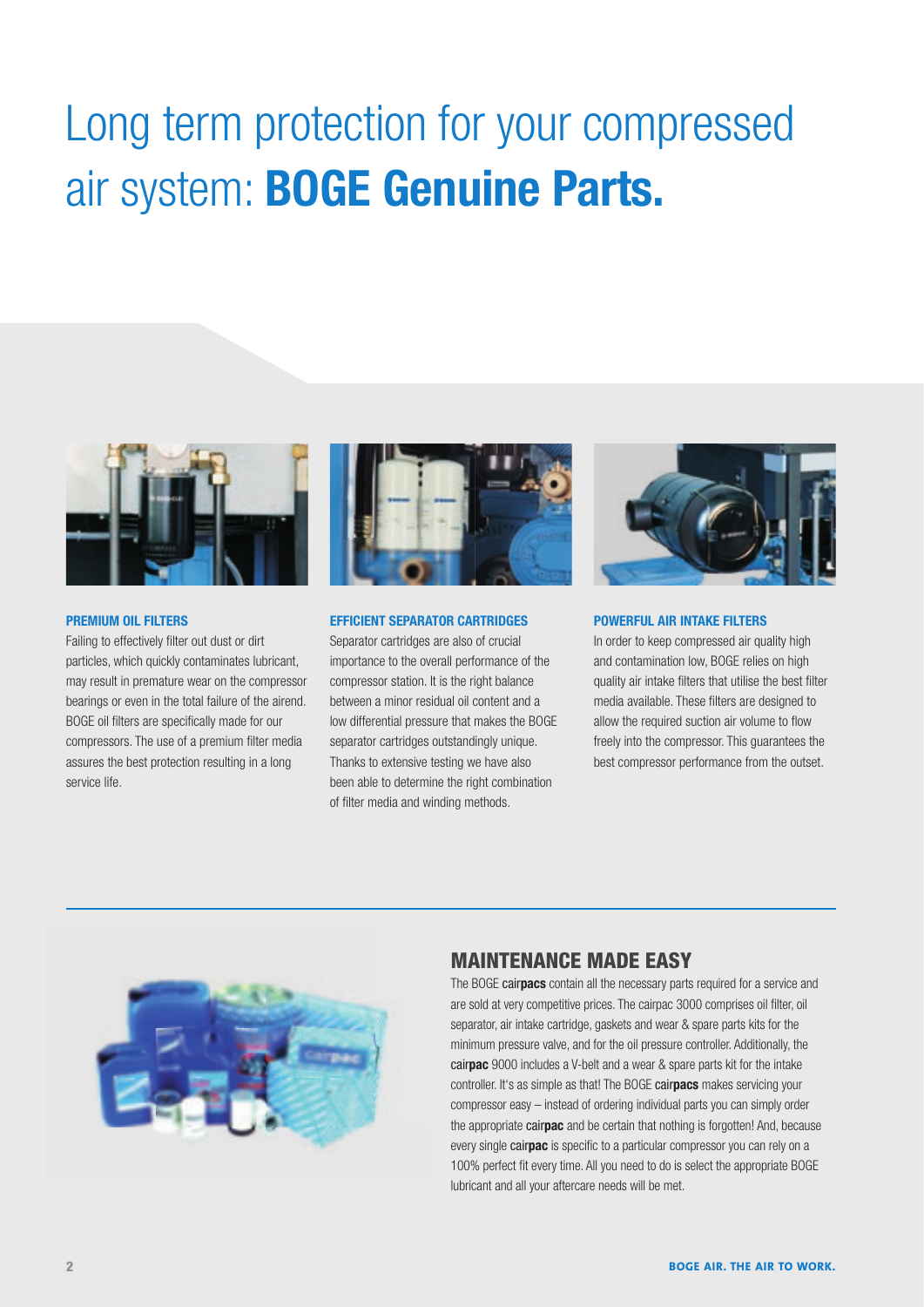## **We can ensure that your compressed air station will operate at its optimum:**

**because when you use BOGE genuine parts you are guaranteed proper**  functionality and absolute efficiency of your compressor station. After servicing or maintenance you will continue to experience efficient and **reliable operation. You can trust the premium quality from BOGE!**



#### **HIGH QUALITY V-BELTS**

The narrow, heavy duty, toothed V-belts with extremely tight longitudinal tolerances are supplied by renowned manufacturers to perfectly adapt to friction losses and rotational speeds – that have been tested and proven in field trials. Here again the profile, tolerance, friction losses, number of teeth as well as their rubber composition differs from those ..off the rack". When used with the patented BOGE GM drive all BOGE V-belts ensure a safe, energy optimised and reliable operation of the compressors.



#### **FIRST CLASS LUBRICANTS**

BOGE insists on precisely formulated lubricants. We attach great importance to the use of premium quality additives and custom engineered formulations. The very essence of our lubricants is therefore not revealed in any data sheet: the same viscosity of a rival lubricant does not mean that it is "suited" for our compressors. For example, the fully synthetic Syprem 8000S lubricant can yield up to five percent energy savings.



#### **PROVEN QUALITY**

All filter and separator cartridges are made by renowned manufacturers according to our strict specifications. Only BOGE designers know what is best suited to our compressors. Then, prior to being released for serial production and/or our aftermarket program, they are subjected to extensive testing under the most arduous conditions. This way they conform to the high BOGE standards, they are made of first class materials, and they are continually monitored for quality assurance.



# **LONG TERM ADVANTAGES**

Our genuine parts are designed to ensure your BOGE compressor works at its optimum at all times. BOGE separator cartridges and oil filters. for example, eliminate the need to balance an increased pressure differential with an increased

demand for energy in order to maintain the required delivery output. Downstream air treatment systems will have a longer service life when using original BOGE lubricants, filters and separator cartridges. The use of non-genuine air intake filters could cause damage to bearings and shaft seals as well as the airend due to impurities reaching the oil reservoir. Non genuine parts will also result in considerably shorter maintenance intervals and an increase in service costs.



## **BEWARE OF CHEAP IMITATIONS**

Cheap imitations are not only likely to damage your compressor and

entail consequential costs but also jeopardise operational integrity. Furthermore, failing to use genuine parts for maintenance may invalidate any warranty claims. Be assured even if the replacement parts look identical to the genuine parts on the outside their quality will definitely not match the high BOGE specification!